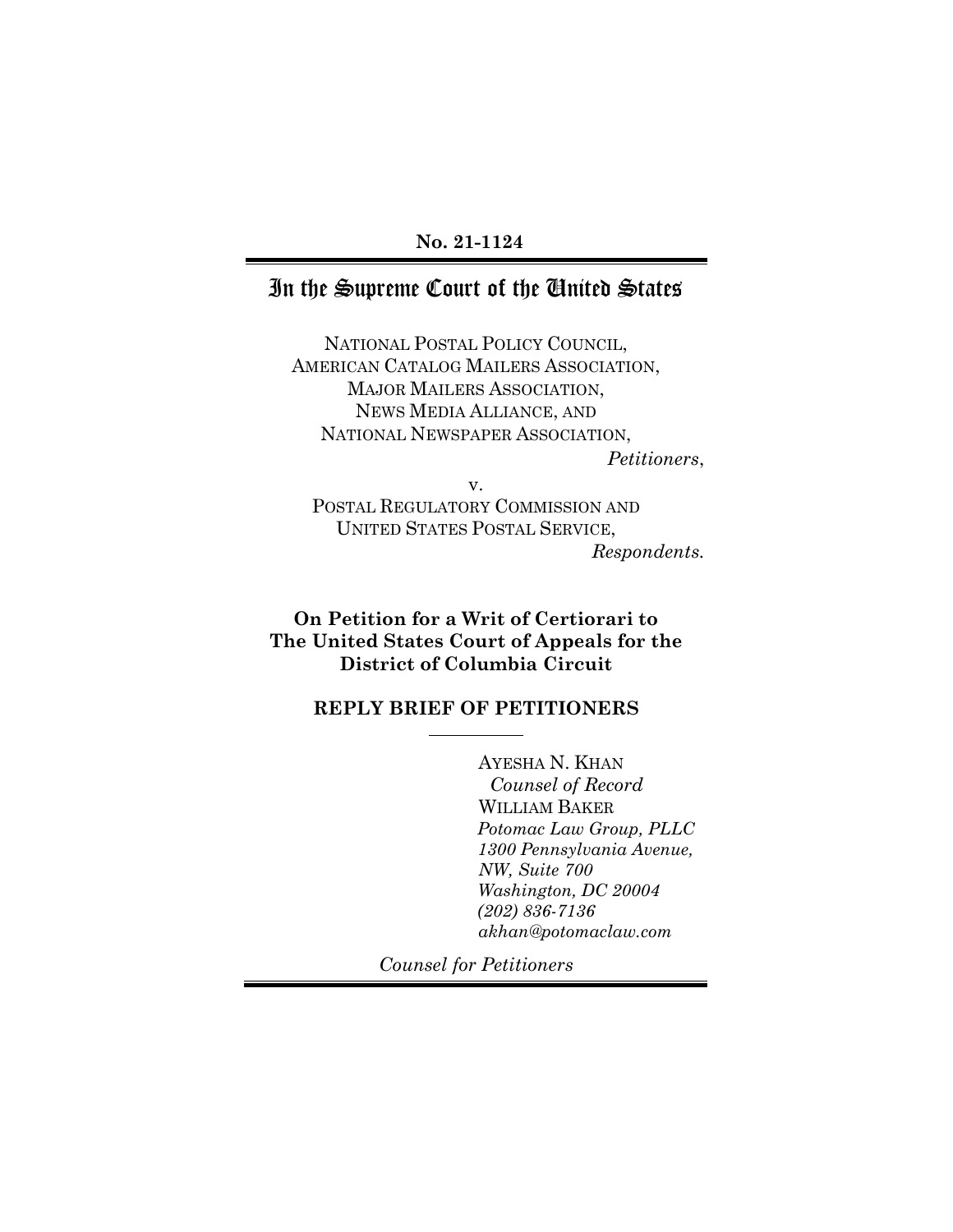# **TABLE OF CONTENTS**

|     |                                                                                                          |                                                                                                   | Page |  |  |
|-----|----------------------------------------------------------------------------------------------------------|---------------------------------------------------------------------------------------------------|------|--|--|
|     |                                                                                                          |                                                                                                   |      |  |  |
|     |                                                                                                          |                                                                                                   |      |  |  |
|     |                                                                                                          | REASONS TO GRANT THE PETITION 2                                                                   |      |  |  |
| Ι.  | The Court's Nondelegation<br>Jurisprudence Cannot be Harmonized<br>and Has Invited Congress to Skirt Its |                                                                                                   |      |  |  |
|     | $A_{\cdot}$                                                                                              | <i>Schechter Poultry</i> and <i>Panama</i><br><i>Refining</i> are indistinguishable               |      |  |  |
|     | B.                                                                                                       | The Court's jurisprudence has<br>grown increasingly muddled<br>since <i>Schechter Poultry</i> and |      |  |  |
| H.  |                                                                                                          | The Principle that Petitioners Advance                                                            |      |  |  |
| HL. |                                                                                                          | This Case Presents an Exemplary<br>Vehicle to Clarify the Nondelegation                           |      |  |  |
|     |                                                                                                          |                                                                                                   |      |  |  |

i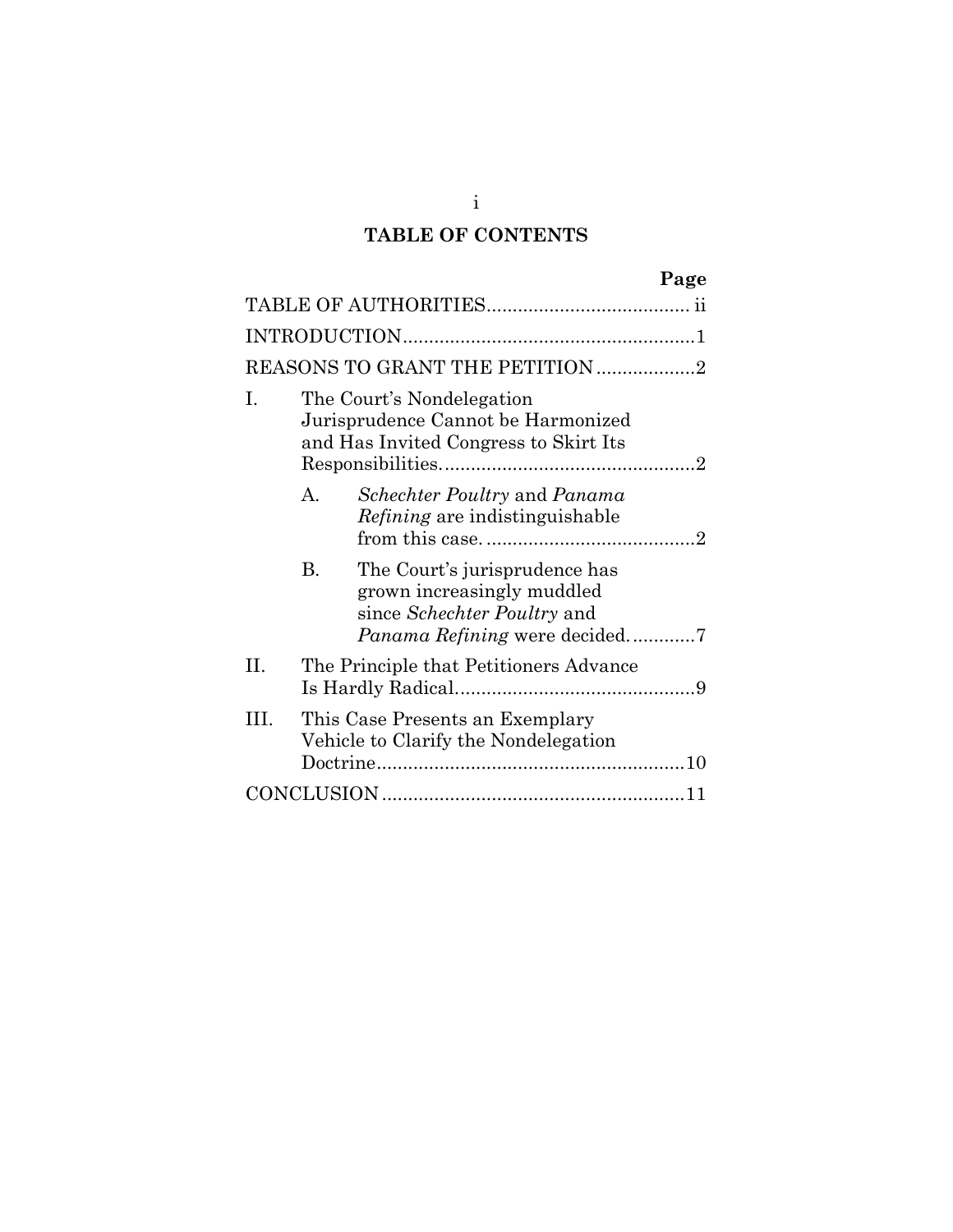# **TABLE OF AUTHORITIES**

**Page(s)**

## **CASES**

| <i>Agostini v. Felton, 521 U.S. 208 (1997) </i> 9   |
|-----------------------------------------------------|
| American Power & Light v. SEC,                      |
|                                                     |
| Whitman v. American Trucking Assocs., Inc.,         |
|                                                     |
| Gundy v. United States, 139 S. Ct. 2116 (2019) 8, 9 |
| Mistretta v. United States,                         |
|                                                     |
| Panama Refining Co. v. Ryan,                        |
|                                                     |
|                                                     |
| Schechter Poultry Corp. v. United States,           |
|                                                     |
|                                                     |

## **CONSTITUTIONAL & STATUTORY PROVI-SIONS**

39 U.S.C. § 3622 ................................................. 4, 5, 6

## **OTHER AUTHORITIES**

| David Schoenbrod, The Delegation Doctrine:       |  |
|--------------------------------------------------|--|
| Could the Court Give It Substance?, 83           |  |
|                                                  |  |
| James Skelly Wright, <i>Beyond Discretionary</i> |  |
|                                                  |  |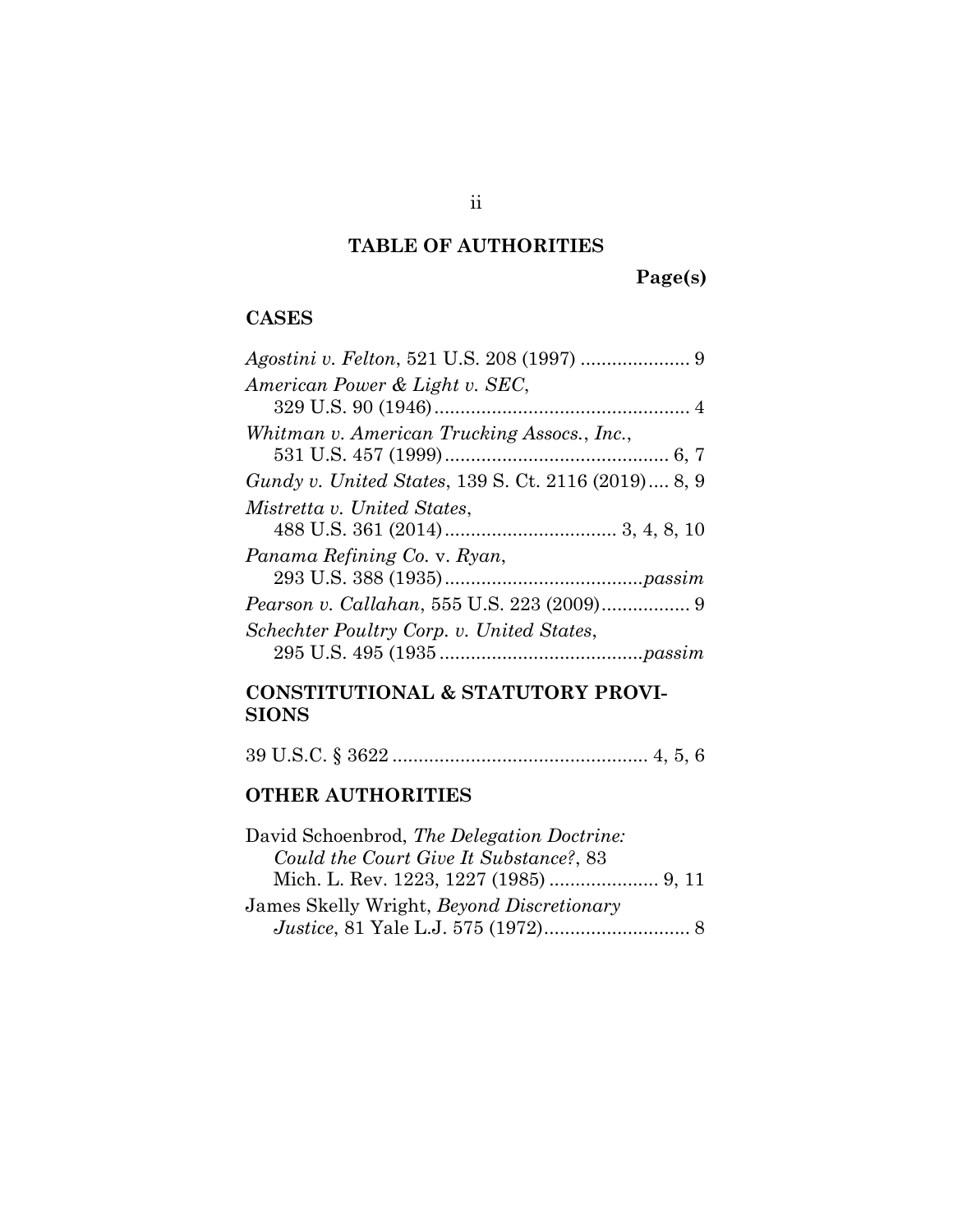#### **INTRODUCTION**

The Postal Regulatory Commission's Brief in Opposition elides the central question that the Petition presents: is it consistent with the nondelegation doctrine for Congress to specify general aims that an agency must accomplish, without specifying any bottom-line rules or standards to which the agency must conform?

Rather than wrestling with whether this specific question merits consideration, the Commission speaks in generalities, with its position boiling down to this: certiorari should be denied because the decision below is consistent with this Court's longstanding practice of giving Congress "nearly" unfettered authority to delegate. Br. in Opp. at 18.<sup>1</sup>

But that characterization of the case law—accurate as it may be—says nothing about what if anything the doctrine actually requires of Congress. Nor does it provide a theory under which the Court's decisions can be harmonized. Most importantly, it fails to explain how an award of unfettered authority can be squared with the Founders' vision and our government's tripartite structure.

The Petition raises an important question of federal law that has not been, but should be, settled by this Court, and this case is an exemplary vehicle for the Court to address it.

<sup>1</sup> The Commission argues that the D.C. Circuit correctly interpreted the statute to allow the Commission to rewrite the postal rate-setting system wholesale, and that this aspect of the decision below does not merit review. *See* Br. in Opp. at 12–16. The Commission rightfully acknowledges, however, that Petitioners have not sought certiorari on that question. *Id.* at 15.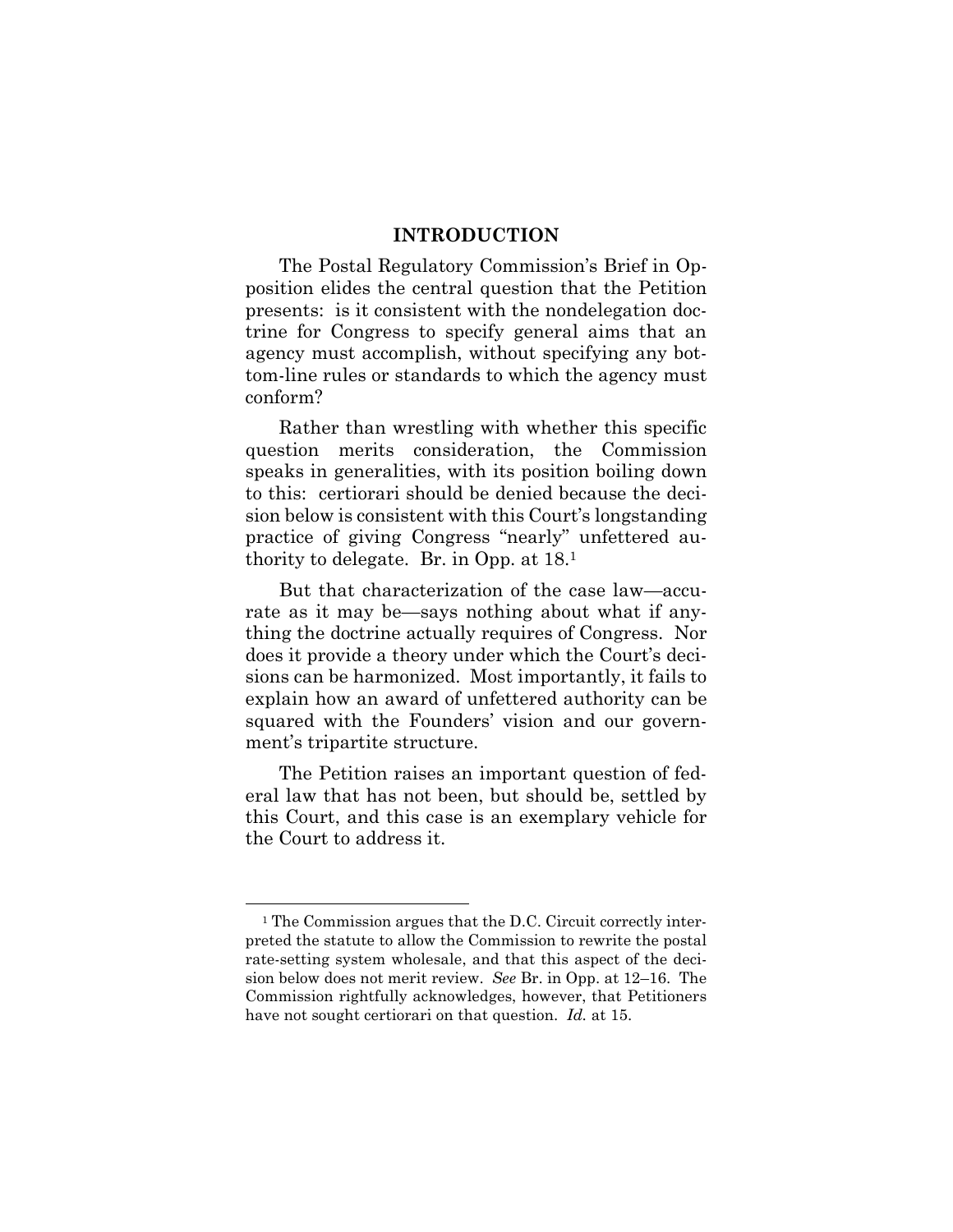### **REASONS TO GRANT THE PETITION**

### **I. The Court's Nondelegation Jurisprudence Cannot Be Harmonized and Has Invited Congress to Skirt Its Responsibilities.**

### **A.** *Schechter Poultry* **and** *Panama Refining* **are indistinguishable from this case.**

The Commission proclaims that "the Court has rejected nearly every nondelegation challenge it has confronted." Br. in Opp. at 18. The quoted sentence's inclusion of the word "nearly" is driven by this Court's decisions in *A.L.A. Schechter Poultry Corp.* v. *United States*, 295 U.S. 495 (1935), and *Panama Refining Co.*  v. *Ryan*, 293 U.S. 388 (1935), which are virtually on all-fours with this case.

*Schechter Poultry* involved a statute that gave the President power "to approve 'codes of fair competition'" for slaughterhouses and other industries, if the President found, among other things, that the codes "impose no inequitable restrictions on admission to membership … and are truly representative," are not designed "to promote monopolies," and "will tend to effectuate the policy" behind the statute. 295 U.S. at 521–23.

The statute listed "a broad range of [eleven] objectives," including removing obstructions to the free flow of commerce, inducing united action of labor and management, promoting productivity, reducing unemployment, improving standards of labor, and conserving natural resources. *Id.* at 534–35.

The Court struck down the delegation because Congress had not declared an actual standard for the President to follow. *Id.* at 537–40. The Court found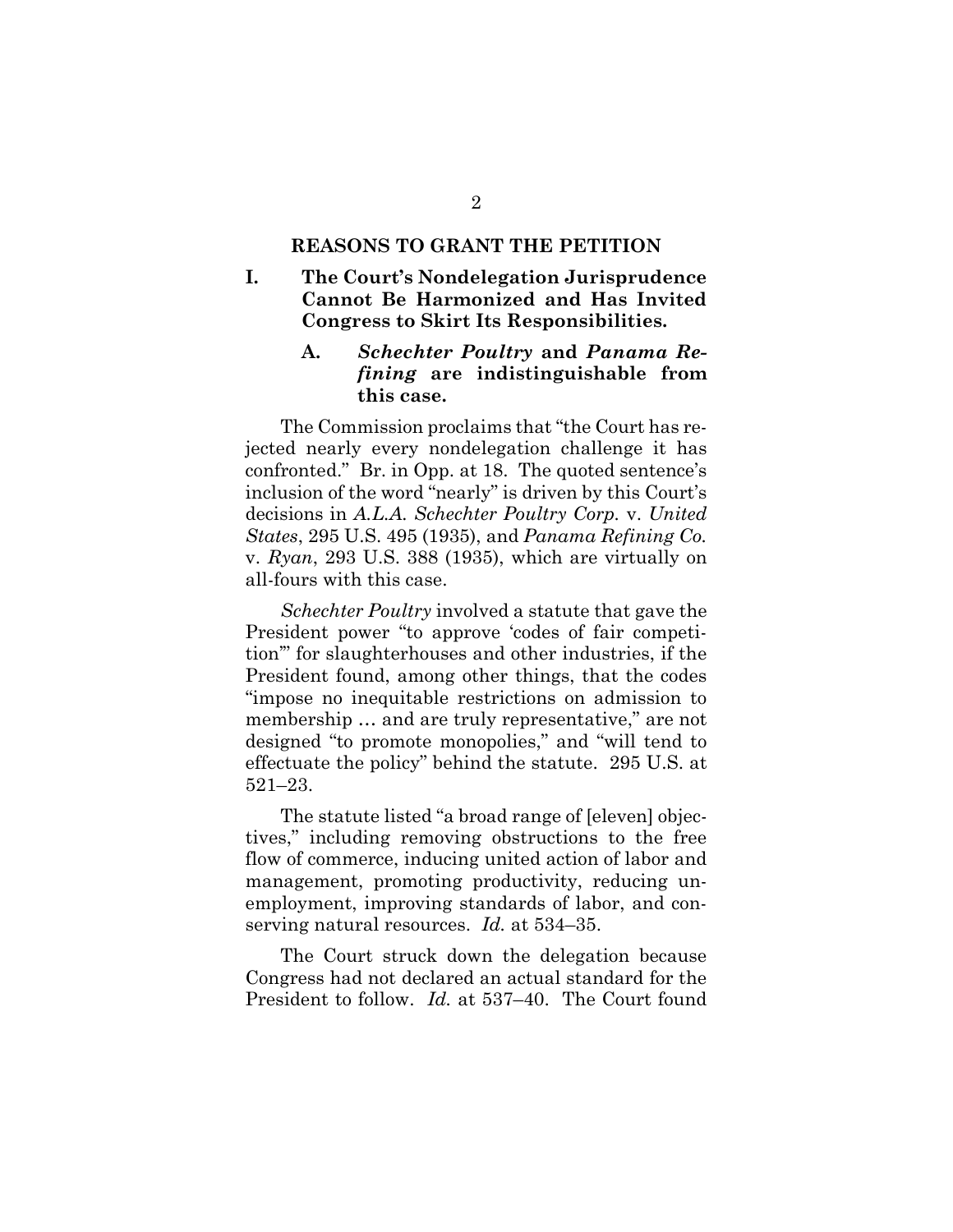no such standard or rule in the laundry list of objectives, which it dismissed as a statement of "general aims. 295 U.S. at 541.

Similarly, in *Panama Refining*, the Court considered a statute that authorized, but did not require, the President to regulate petroleum products that exceeded state-issued quotas. 293 U.S. at 406. As in *Schechter Poultry*, Congress had specified a laundry list of objectives for the President to consider, but it "prescribe[d] no policy for the achievement of [those] end[s]." *Id.* at 418.

The Court struck the delegation because it did "not state whether or in what circumstances or under what conditions the President is to prohibit the transportation of the amount of petroleum or petroleum products produced in excess of the state's permission." Id. at 415. "Congress has declared no policy, has established no standard, has laid down no rule. There is no requirement, no definition of circumstances and conditions in which the transportation is to be allowed or prohibited." *Id.* at 430. The laundry list of objectives did not cure the problem, in the Court's view, because they were a "general outline of policy" rather than a standard for when the President should act. *Id.* at 417.

The upshot of these decisions is that a list of objectives is different than the articulation of an actual standard or rule that governs the Executive's action. Congress cannot simply recite its general policy aims and then leave to the Executive the task of balancing those aims to arrive at the standard or rule for action.

The Commission relies on a single footnoted sentence from *Mistretta v. United States*, 488 U.S. 361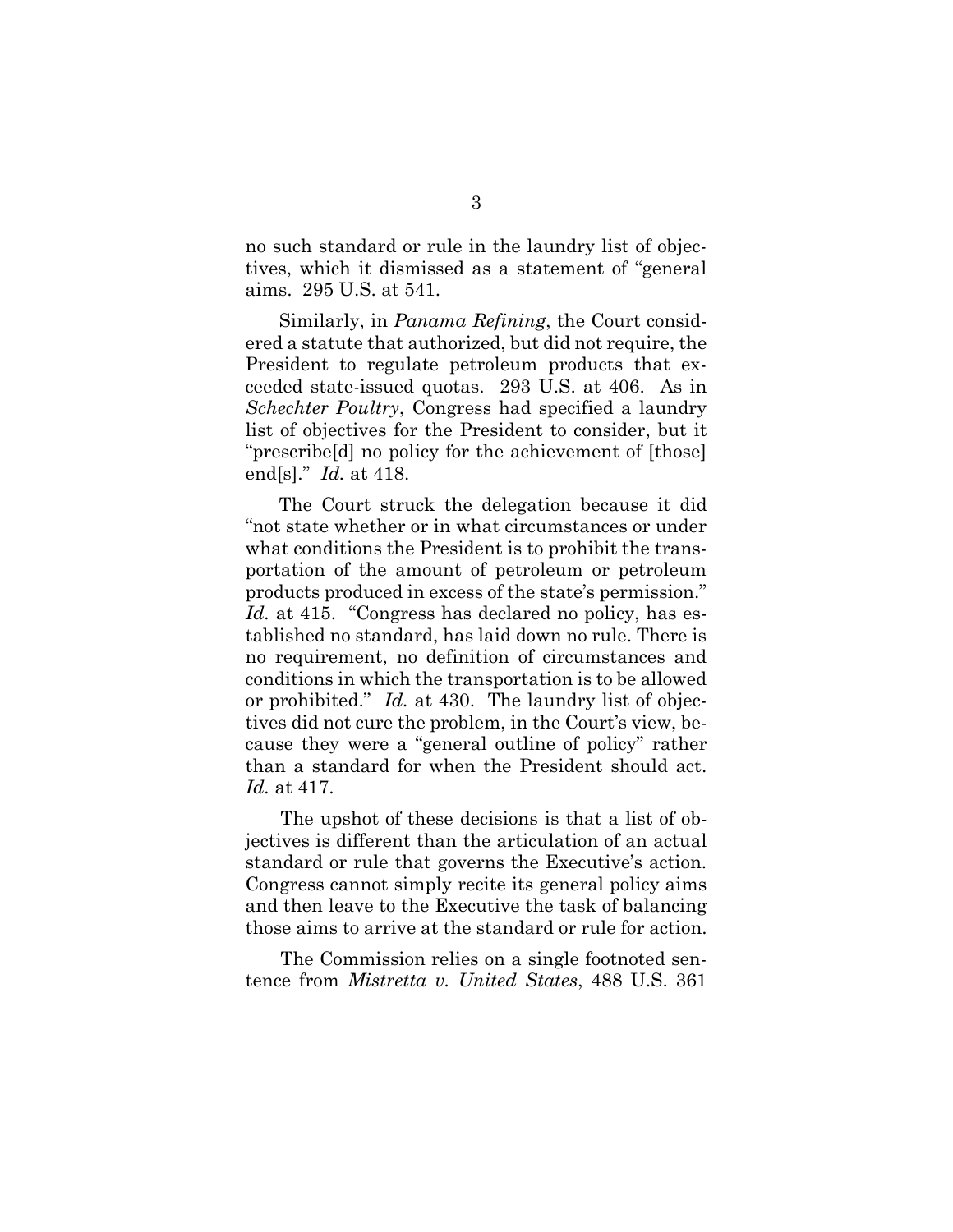(2014), to dismiss *Schechter Poultry* and *Panama Refining*: "Congress 'had failed to articulate *any* policy or standard that would serve to confine the discretion of the authorities to whom Congress had delegated power.'" Br. in Opp. at 19 (quoting, and adding emphasis to, *Mistretta*, 488 U.S. at 373 n.7).

But that is just as true here. Under the Commission's interpretation of  $\S$  3622(d)(3), if the objectives have been unmet, the "statutory requirements" fall away and the agency can rewrite the ratemaking system wholesale, subject only to the objectives, which are indistinguishable from the statutory objectives in *Schechter Poultry* and *Panama Refining*. Indeed, Congress's abdication is even more pronounced here than it was in *Schechter Poultry* and *Panama Refining*, as Congress chose here to punt on an issue for which it had historically taken responsibility. *See* Pet. at 3–9.

The Commission asserts that Congress need not provide "granular instructions" or "minute detail" (*id.* at 22, 23), and "a conferral of authority is not defective merely because it requires an agency to exercise judgment and to balance competing considerations (*id.* at 23). This misses the qualitative point: the problem is not that Congress left *some* discretion to the agency or that it provided *insufficient* standards; it is that Congress provided no standard at all. As in *Schechter Poultry* and *Panama Refining*, the objectives are nothing but open-ended policy considerations, lacking boundaries or standards against which the Commission's system can be judged.

The Commission cites *American Power & Light v. SEC*, 329 U.S. 90, 105 (1946), for the proposition that a delegation is permissible if Congress delineates (1) the general policy to be pursued, (2) the public agency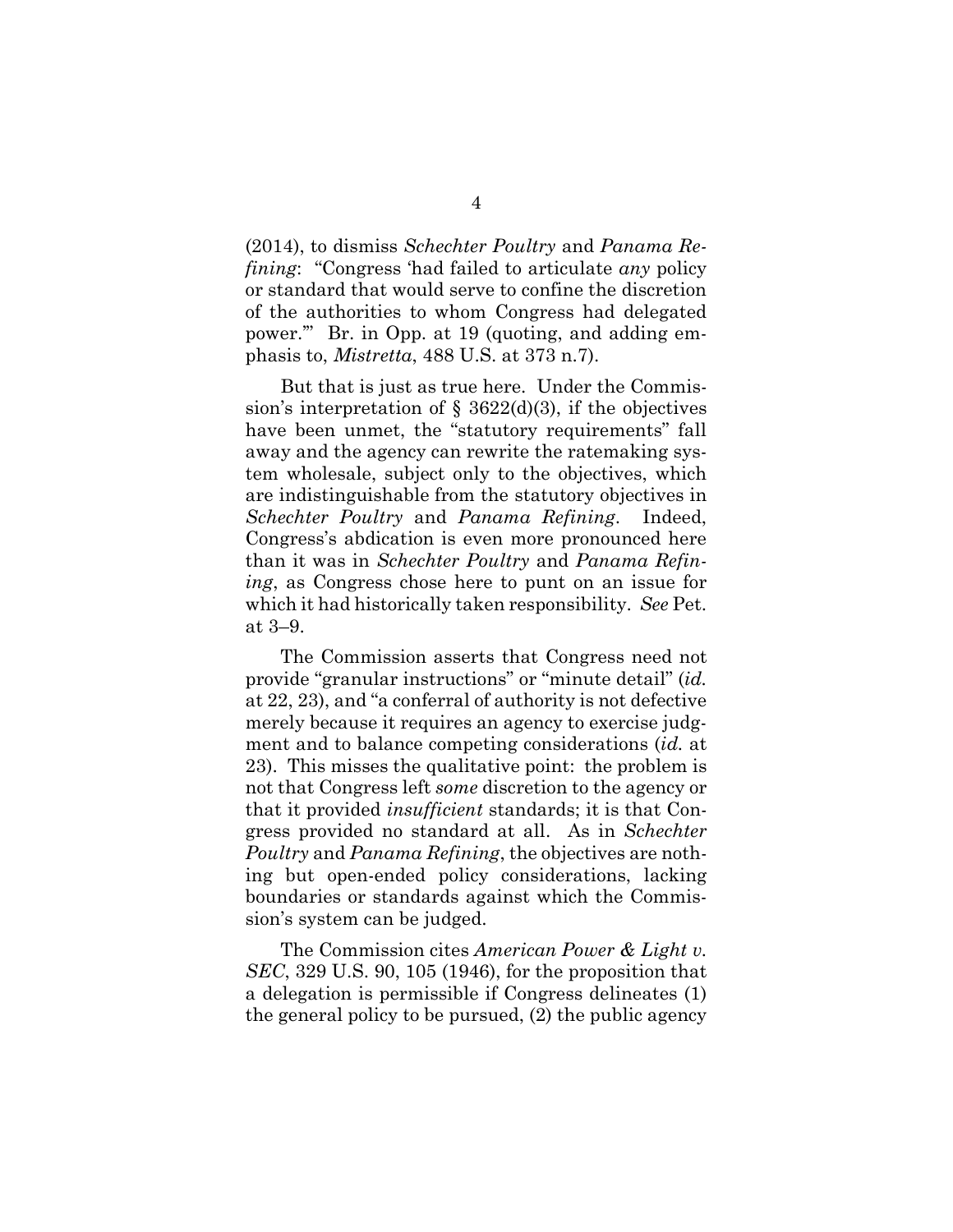which is to apply it, and (3) the boundaries of the delegated authority. Br. in Opp. at 18 & 20. The Commission errs, however, in claiming that Petitioners do not dispute that  $\S$  3622(d)(3) satisfies the "boundaries" requirement. *Id.* at 20. As Petitioners have explained above, and as they argued in their Petition (*see* Pet. at 30–32), under the Commission's interpretation of the statute, Congress failed to provide any standard or rule that would serve as a boundary on the Commission's action ten years hence.

The Commission asserts that the "boundaries" requirement is satisfied here because "the authority [the statute] confers consists of modifying or replacing the existing 'system for regulating rates and classes for market-dominant products' of the Postal Service." Br. in Opp. at 20 (quoting 39 U.S.C.  $\S$  3622(a)). But that is not a boundary; it is a recitation of the subject matter of the statute. The statutes at issue in *Schechter Poultry* and *Panama Refining* provided similar subject-matter direction, but that did not save them from invalidity.

Nor is it enough to claim that the requisite boundary is established by Congress's allowing a rewrite of the system only if the Commission first determines that the objectives have been unmet. *Cf.* Br. in Opp. at 21. The statute at issue in *Panama Refining* allowed the President to regulate only when affected products exceeded state-issued quotas (*id.* at 406), but that was not a sufficient boundary because it simply instructed the President on when he *could* act, not on when he *should* do so. Likewise, here, the statute tells the Commission that it *can* rewrite the statute when the objectives have been unmet, but it offers no standard—only open-ended objectives—for *how* the system should be rewritten. Thus, the nine objectives provide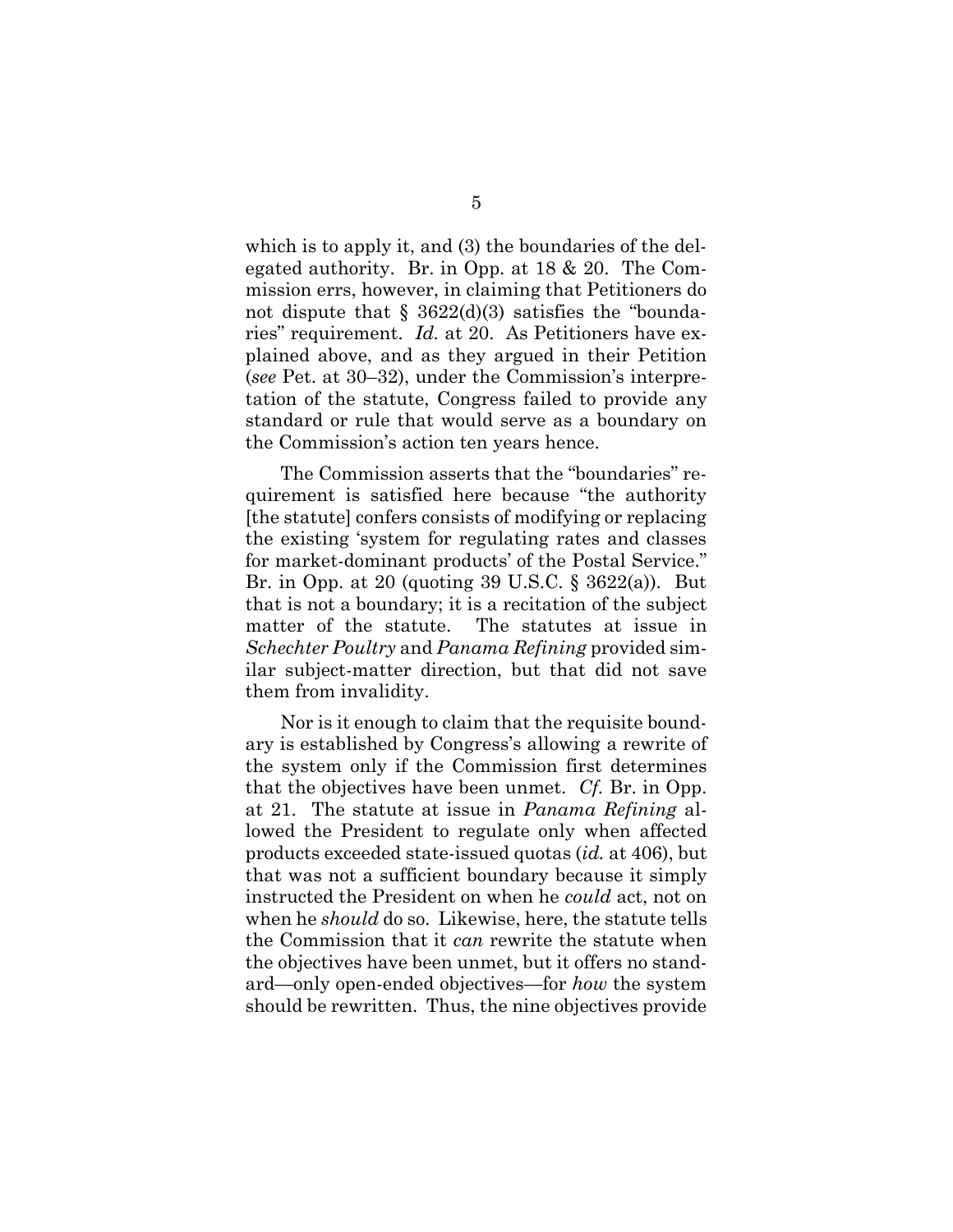"ample guidance" (Br. in Opp. at 21) only if one is prepared to disregard the holdings of *Schechter Poultry* and *Panama Refining*.

The Commission suggests that Congress's instruction to consider "each" objective "in conjunction with the others" somehow fixes the problem. Br. in Opp. at 24. In fact, the plethora of objectives exacerbates rather than ameliorates the concerns, for two reasons. First, a multi-objective recitation indicates that Congress has failed to prioritize among the relevant policy considerations, leaving it to the agency to assume that task. In this respect,  $\S 3622(d)(3)$  is more like the statutes in *Shechter Poultry* and *Panama Refining* than like those in which Congress specifies a single consideration as paramount. *Cf. Whitman v. American Trucking Assocs.*, *Inc.*, 531 U.S. 457 (1999) (upholding statute calling for EPA to set air quality standards "requisite to protect the public health"). Second, making matters worse, the objectives point in competing directions, which means that Congress has left the agency to implement not only a multitude of objectives, but to weigh some against others, which is quintessentially legislative work. It would be as if the statute in *Whitman* had obligated the EPA to devise air quality standards that advanced public health but that also minimized the regulation of oil and gas companies and maximized economic efficiency.

Finally, the Commission asserts that the "particular types of judgments that Congress entrusted to the Commission are especially well suited for an expert agency" because they involve the setting of rates. Br. in Opp. at 23. But that mischaracterizes the statute. The Commission is not setting rates; it is devising the *system* under which rates are set. Prices are set by the Governors of the Postal Service, which is a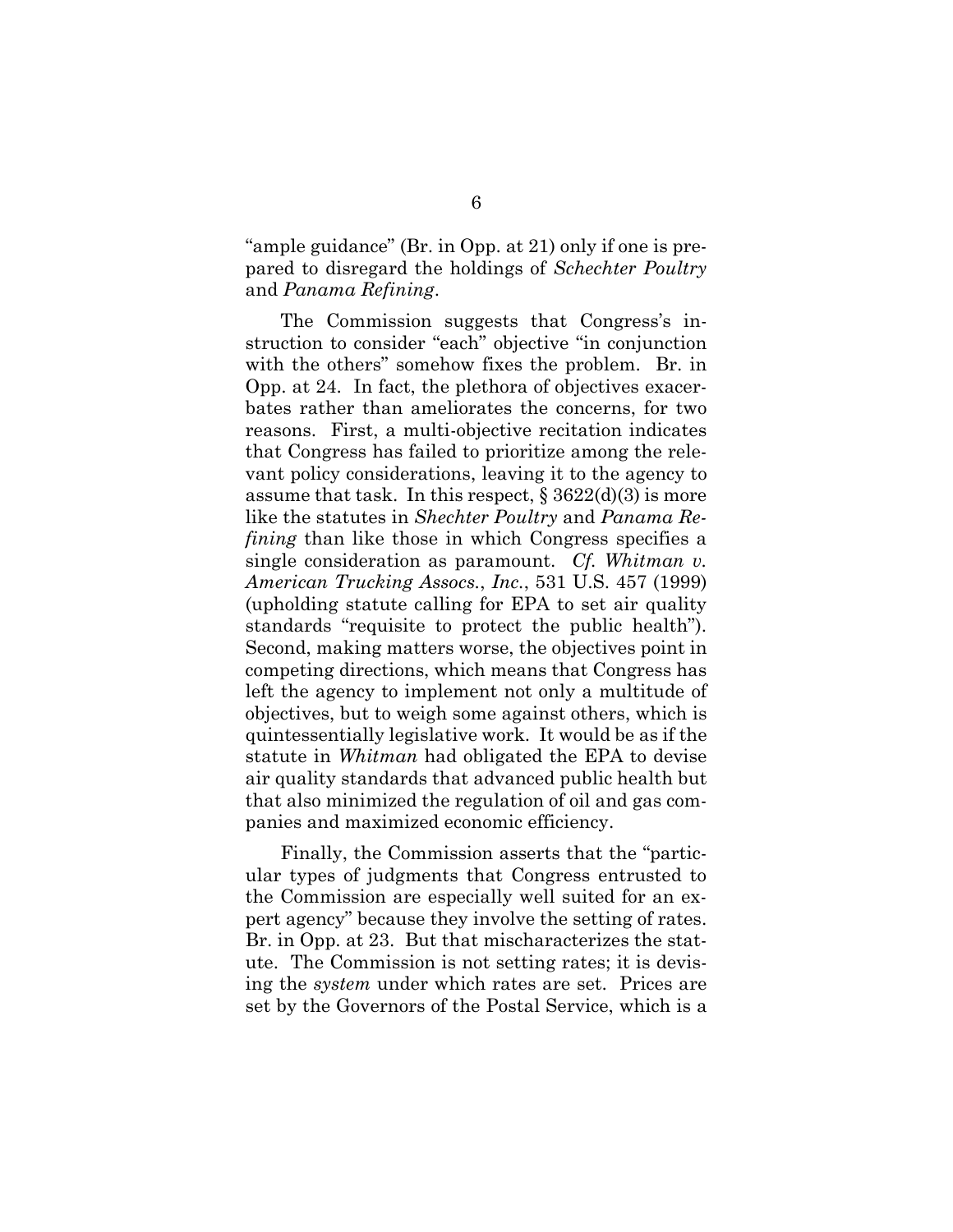different body than the Commission. The Governors set prices subject to the system's parameters. Thus, when Congress adopted the PAEA's "statutory requirements," including the CPI price cap, it was not engaging in rate-setting; it was declaring the overarching policy for how rates should be set—a task that, under the Commission's interpretation of the statute, was punted to the Commission ten years hence, in contravention of any but the most anemic characterizations of the nondelegation doctrine.

### **B. The Court's jurisprudence has grown increasingly muddled since**  *Schechter Poultry* **and** *Panama Refining* **were decided.**

Since *Schechter Poultry* and *Panama Refining*, the Court has upheld some statutes even though they offered little to guide the rulemaking process other than general pronouncements along the lines of advancing the "public interest, convenience, or necessity" or setting "just and reasonable" or "fair and equitable" rates. *See* Br. in Opp. at 21–22 (citing cases from 1943 and 1944).<sup>2</sup>

More recent decisions have suggested that the Court may be pulling back on giving a pass to such indeterminate statutes. *See* Pet. at 21–22. For example, the statute at issue in *Whitman*, 531 U.S. at 465, allowed the EPA to set air quality standards "requisite to protect the public health"—a directive not dissimilar from those found in the statutes quoted above. But rather than simply citing those cases and calling

<sup>2</sup> While the statutes in these cases offered little to guide the agency's rulemaking, they focused the agency on a single objective, rather than tasking the Executive with advancing a plethora of divergent considerations, as the statute here does.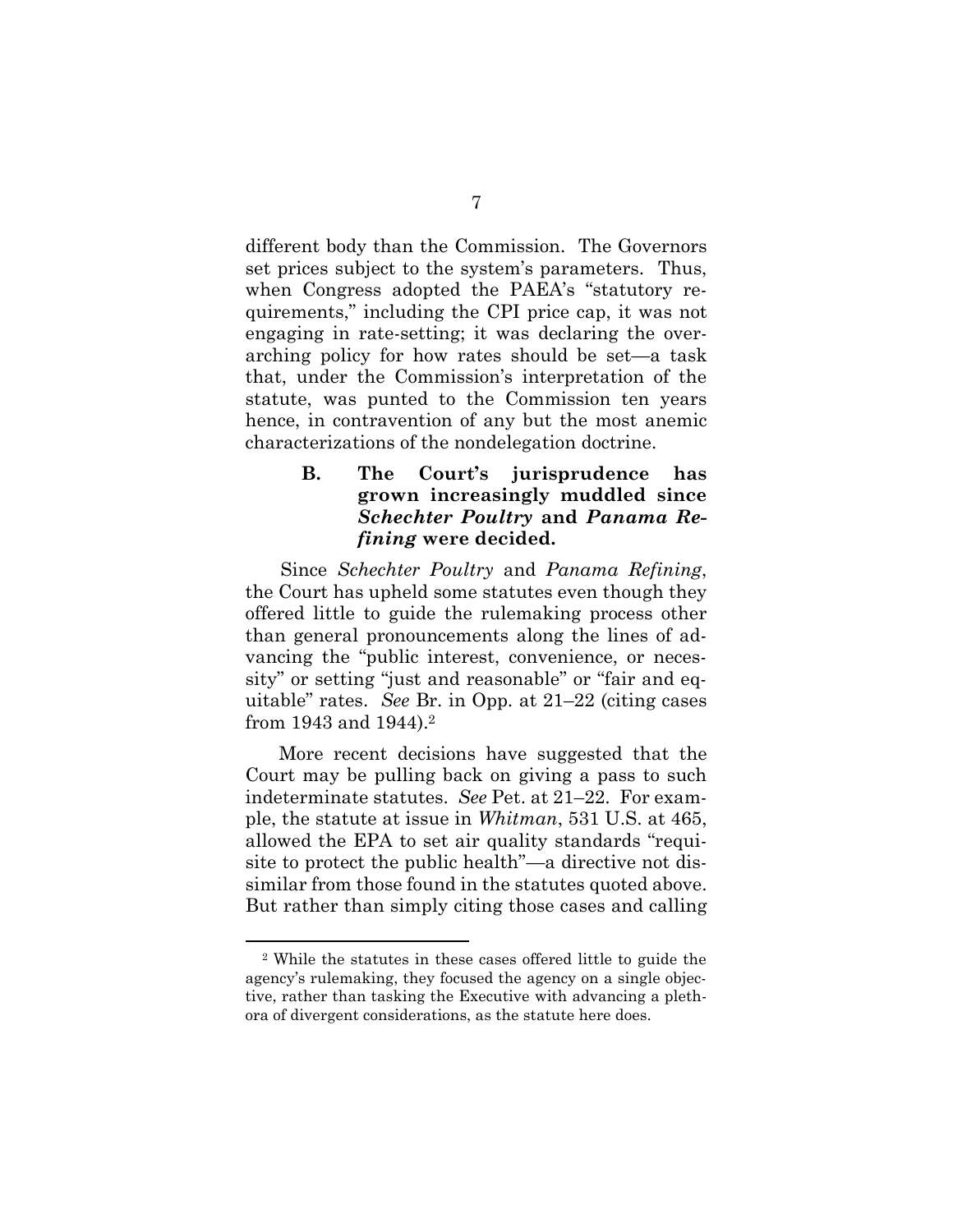it a day, the Court interpreted the statute narrowly, concluding that "requisite" means "not lower or higher than is necessary—to protect the public health with an adequate margin of safety." *Id.* at 476. And in *Gundy v. United States*, 139 S. Ct. 2116, 2130 (2019), the Court did not just narrowly interpret statutory language, it grafted a substantive limitation onto the statute, drawn from one of its earlier decisions, to provide the standard that the Attorney General had to abide. *See* Pet. at 22. The Court has also continued to defend the results in *Schechter Poultry* and *Panama Refining*. *See Mistretta*, 488 U.S. at 373 n.7.,

At the same time, however, the Court has occasionally described the nondelegation doctrine as requiring very little of Congress (*see, e.g., id.* at 372), which has led some Justices, scholars, and lower courts to conclude that the nondelegation doctrine is moribund. *See Gundy*, 139 S. Ct. at 2140 & n.62 (Gorsuch, J., dissenting and citing law review articles).

In light of this state of the jurisprudence, Congress has seen fit to punt policy conundra "into the lap of an administrative agency" (James Skelly Wright, *Beyond Discretionary Justice*, 81 Yale L.J. 575, 585-86 (1972)), precisely as it did here. *See* Pet. at 29. The state of the doctrine has also invited some lower courts to reflexively dismiss nondelegation arguments. Indeed, in this case, the D.C. Circuit dismissed the nondelegation question out of hand, devoting half a page of analysis to an argument that carried the day in *Schechter Poultry* and *Panama Refining*. *See* Pet. App. at 16a–17a. It is not an overstatement to say that the jurisprudence merits clarification from the Court and that the lack of clarity does violence to our tripartite system of government. *See* Pet. at 15– 18, 27–29.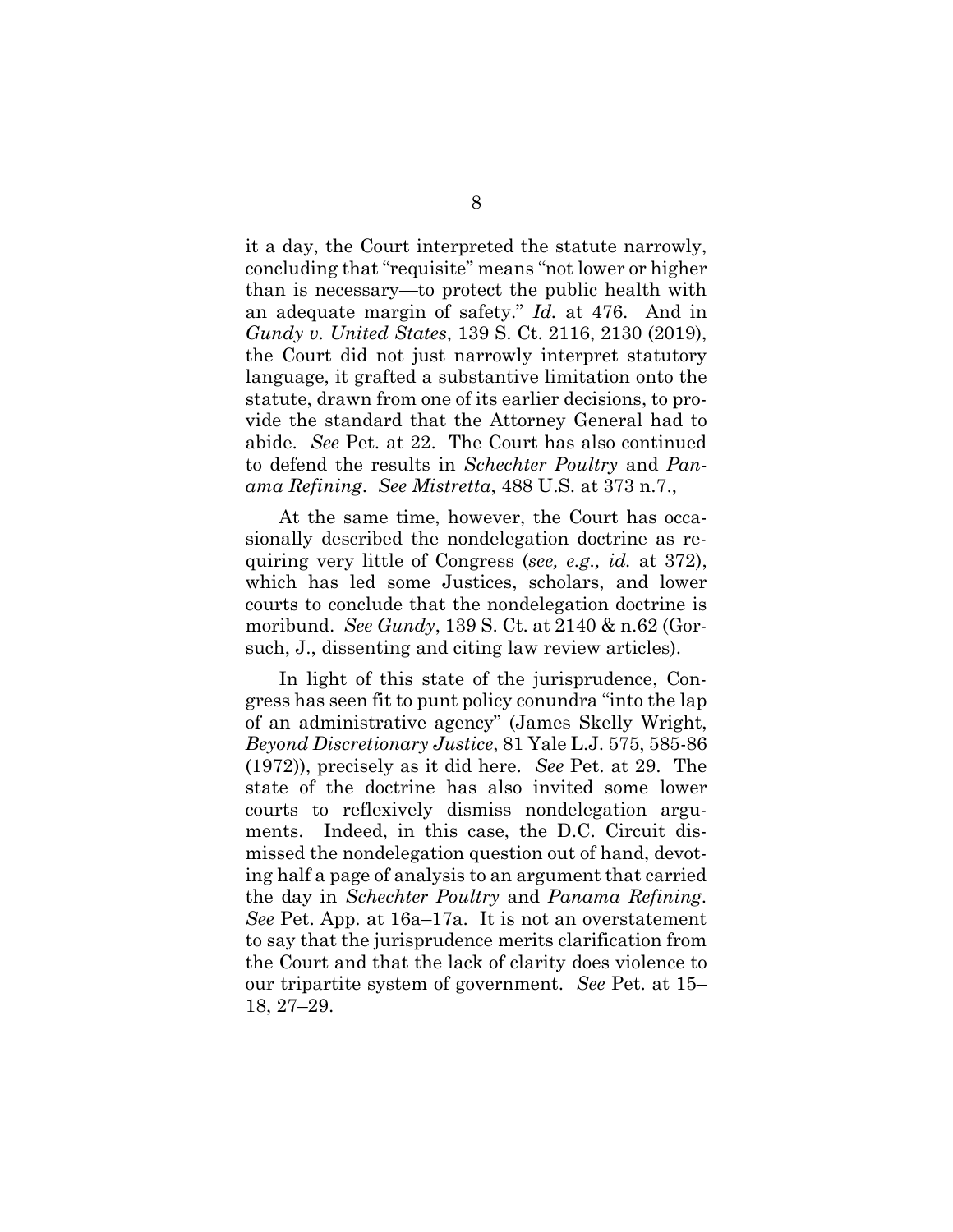#### **II. The Principle that Petitioners Advance Is Hardly Radical.**

The rule that Petitioners advocate tracks the position that Justice Gorsuch took in dissent in *Gundy*, 139 S. Ct. at 2141 (Gorsuch, J., dissenting), mirrors the views advanced by many academics (*see* Pet. at 26–27), and is consistent with the Founders' vision (*see id.* at 15–18). It would also not call for overruling a long line of precedents, as Respondent claims. *Cf.* Br. in Opp. at 25. Indeed, many of the Court's decisions would be consistent with a more robust nondelegation test. *See, e.g.,* David Schoenbrod, *The Delegation Doctrine: Could the Court Give It Substance?*, 83 Mich. L. Rev. 1223, 1227, 1260–63 (1985); *Gundy* 139 S. Ct. 2140 (Gorsuch, J., dissenting).

To be sure, some of the Court's decisions, especially those issued in the 1940s, may be undercut by the Court's returning to first principles, but that is hardly a reason not to right the ship. As the Commission says, *stare decisis* serves many valuable ends (Br. in Opp. at 24–25), but it is "not an inexorable command," *Pearson v. Callahan*, 555 U.S. 223, 233 (2009) (internal quotation marks and citation omitted), and it "is at its weakest when we interpret the Constitution," *Agostini v. Felton*, 521 U.S. 208, 235 (1997).

In this case, several factors militate in favor of clarifying the doctrine, even if that were to come at the expense of some of the Court's more hands-off decisions. First, a regime in which Congress is allowed to throw a policy hot potato in the lap of an administrative agency strikes at the foundation of our governmental structure. *See* Pet. at 15–17. Second, the Court has not cogently explained why Congress should be relieved of the obligation the Founders en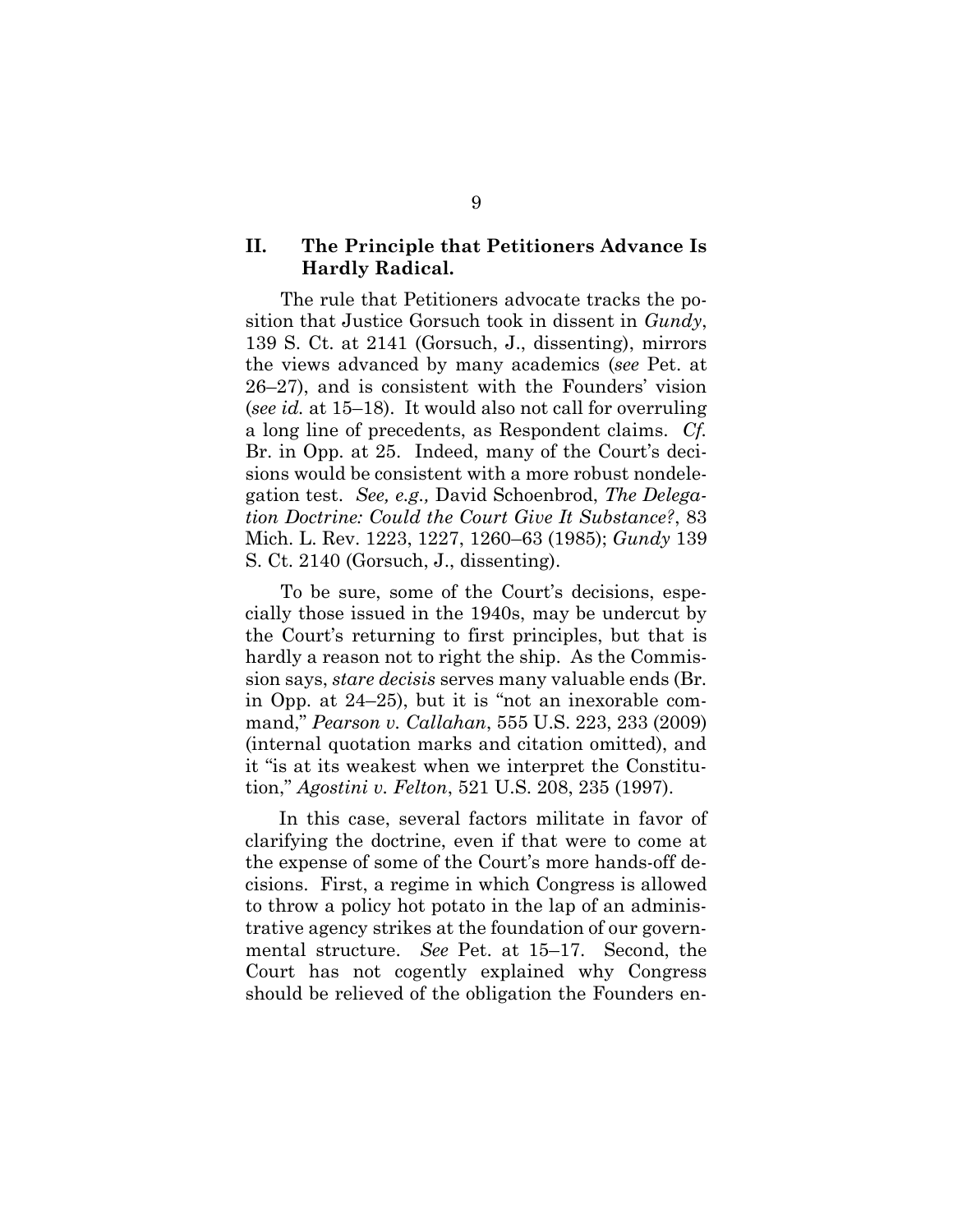visioned for it, let alone why the benefits of such a departure outweigh its costs. *See, e.g.*, *Mistretta*, 488 U.S. at 372 (stating, without data, that "Congress simply cannot do its job" without virtually unfettered delegation authority and citing a 1941 case and a 1967 concurring opinion that made the same point in equally broad and unsubstantiated terms). Third, the muddled state of the law has proven unworkable, in that it has done nothing but encourage Congress to skirt its responsibilities by punting difficult decisions to the Executive, precisely as it did here. *See* Pet. at 29. Fourth, the diminution of the nondelegation principle has perversely affected other aspects of the Court's jurisprudence. *See id.* at 21–23. Finally, this is not an instance in which *stare decisis* considerations point in one direction, so while a clarification of the doctrine may weaken some of the Court's precedents, it would reaffirm others.

#### **III. This Case Presents an Exemplary Vehicle to Clarify the Nondelegation Doctrine**

The Respondent argues that this case is a poor vehicle for reconsidering the nondelegation doctrine because "Congress has provided ample guidance to the Commission by setting out nine statutory objectives and authorizing the Commission to modify or adopt an alternative to the existing system only if 'necessary to achieve th[ose] objectives.'" Br. in Opp. at 26. But as addressed above, the problem here is not that Congress provided insufficient standards for a new system, it is that, once the "statutory requirements" fall away, the statute provides no standard at all because the objectives are nothing more than open-ended policy considerations.

The Commission suggests that the Court should pass on this case because Congress's power to delegate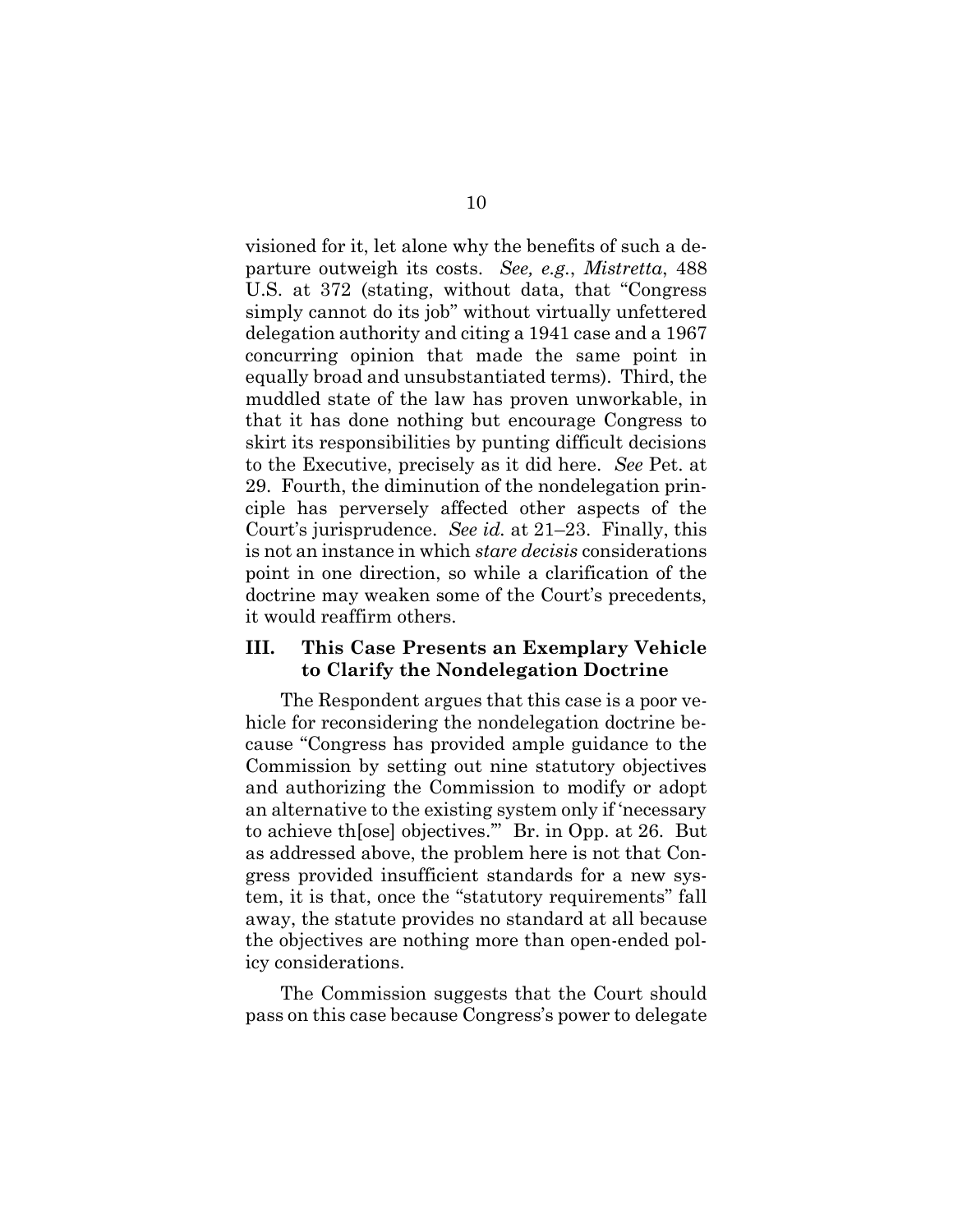should be especially broad with respect to "the government's *own* operations," as distinct from the regulation of "any private party." Br. in Opp. at 22; *accord id.* at 20. But the Commission cites no authority for this proposition and does not explain why Congress should have carte blanche to revamp governmental operations, even ones that have enormous economic and structural effects. The system at issue here does not involve internal governmental operations, as, for example, a transfer of agency power might. Instead, it governs a vital part of the nation's business and communications infrastructure on which the nation relies. Mailers of market-dominant products paid more than \$41.6 billion in postage in FY2021. <sup>3</sup> The system the Commission adopted will have a massive impact on those mailers, putting many of them out of business. *See* Pet. at 33–35. So while the new system might not regulate their conduct, it imperils their very existence.

And because Congress has abdicated responsibility for crafting the system, mailers cannot resort to the ballot box to voice their objection, compromising the central rationale behind the nondelegation doctrine: legislative accountability. *See* Schoenbrod, *The Delegation Doctrine*, 83 Mich. L. Rev. at 1224.

#### **CONCLUSION**

The Petition should be granted.

<sup>3</sup> Postal Regulatory Commission, *Financial Analysis of United States Postal Service Financial Results and 10-K Statement*: Fiscal Year 2021, at 47 (May 18, 2022).